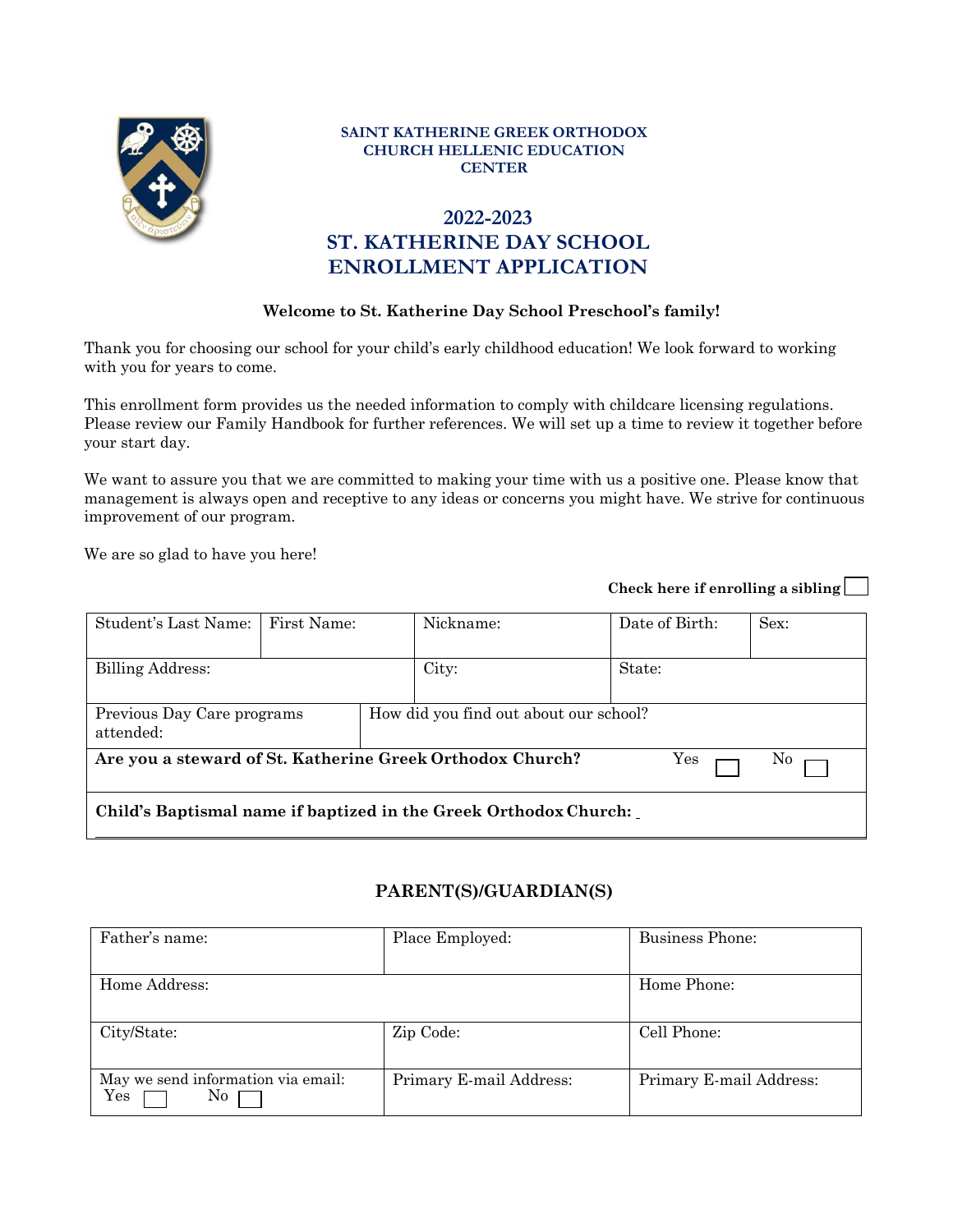| Mother's name:                                     | Place Employed:         | <b>Business Phone:</b>    |
|----------------------------------------------------|-------------------------|---------------------------|
| Home Address:                                      |                         | Home Phone:               |
| City/State:                                        | Zip Code:               | Cell Phone:               |
| May we send information via email:<br>Yes<br>No    | Primary E-mail Address: | Secondary E-mail Address: |
| Person(s) or Agency Having Legal Custody of Child: |                         |                           |
| Home Address:                                      |                         | Home Phone:               |
| Business Address:                                  |                         | <b>Business Phone:</b>    |

## **Medical and Emergency Information\*\***

| Allergies or Intolerance to food and/or medicine? (Please List) |          |        |
|-----------------------------------------------------------------|----------|--------|
| Is your child taking any medicine? (Please List)                |          |        |
| Outstanding Medical History (Diabetes, heart disease, etc.):    |          |        |
| Phone:<br>Child's Physician:                                    |          |        |
| Two People to Contact if Parent(s) Cannot Be Reached:           |          |        |
| 1.                                                              | Address: | Phone: |
| 2.                                                              | Address: | Phone: |
| Person(s) Authorized to Pick Up Child:                          |          |        |
| Person(s) NOT Authorized to Pick Up Child:                      |          |        |

**Please note:**

- **Appropriate paperwork such as custody papers shall be attached if a parent is not allowed to pick up the child.**
- **NOTE: Section 22. 1-4. 3 of the Code of Virginia states that unless a court order has been issued to the contrary, the noncustodial parent of a student enrolled in a public school or day care center must be included, upon the request of such noncustodial parent, as an emergency contact for events occurring during school or day care activities**

**\*\* If there is an objection to seeking emergency medical care, a statement must be obtained from the parent(s) or guardian(s) stating the objection and the reason for the objection.**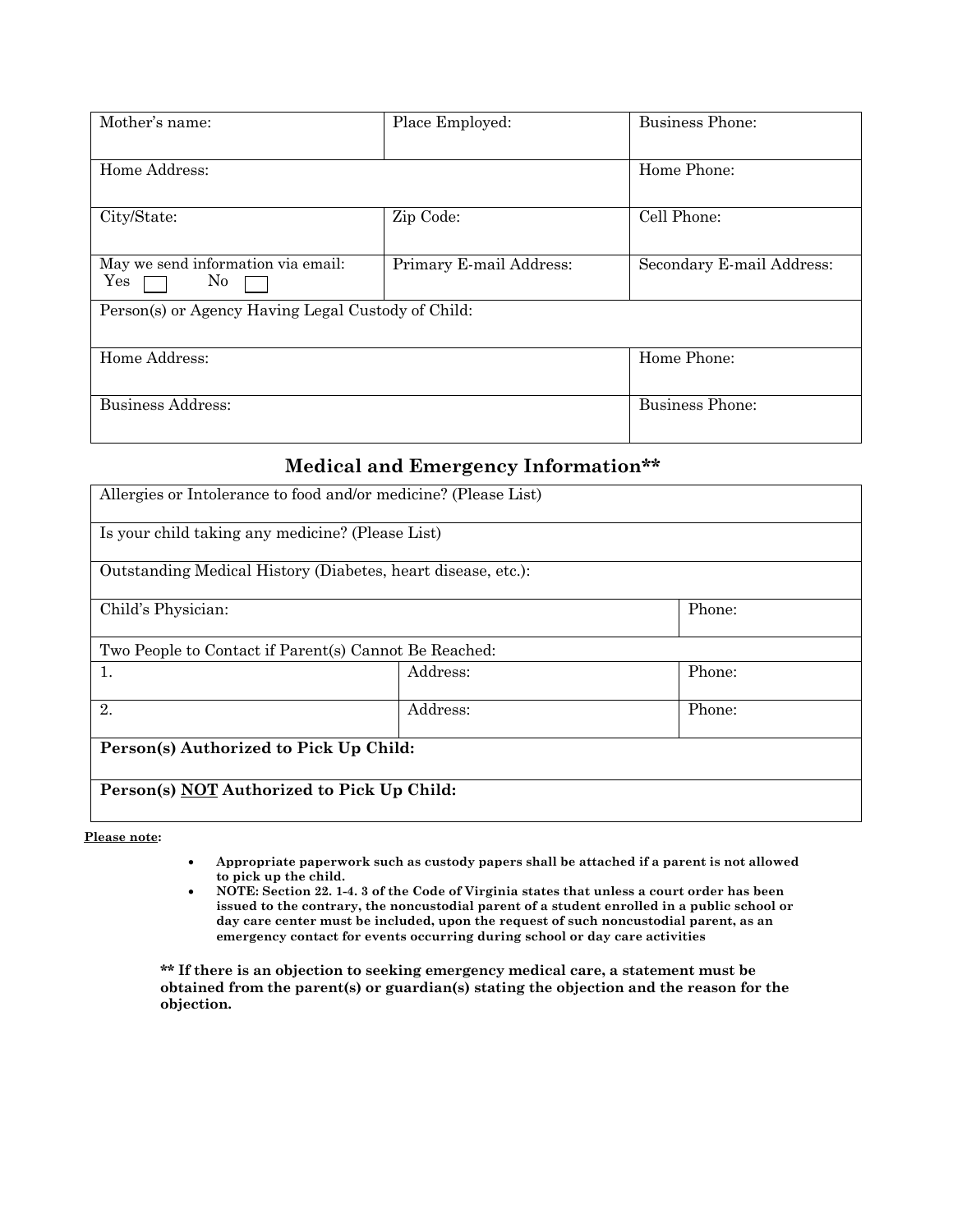# **INSURANCE INFORMATION**

| Identification #:                 | $\Box$ Policy #:                                                                                                                                                                                                               |
|-----------------------------------|--------------------------------------------------------------------------------------------------------------------------------------------------------------------------------------------------------------------------------|
| Subscriber's Name:                | Phone: The contract of the contract of the contract of the contract of the contract of the contract of the contract of the contract of the contract of the contract of the contract of the contract of the contract of the con |
| Subscriber's Place of Employment: |                                                                                                                                                                                                                                |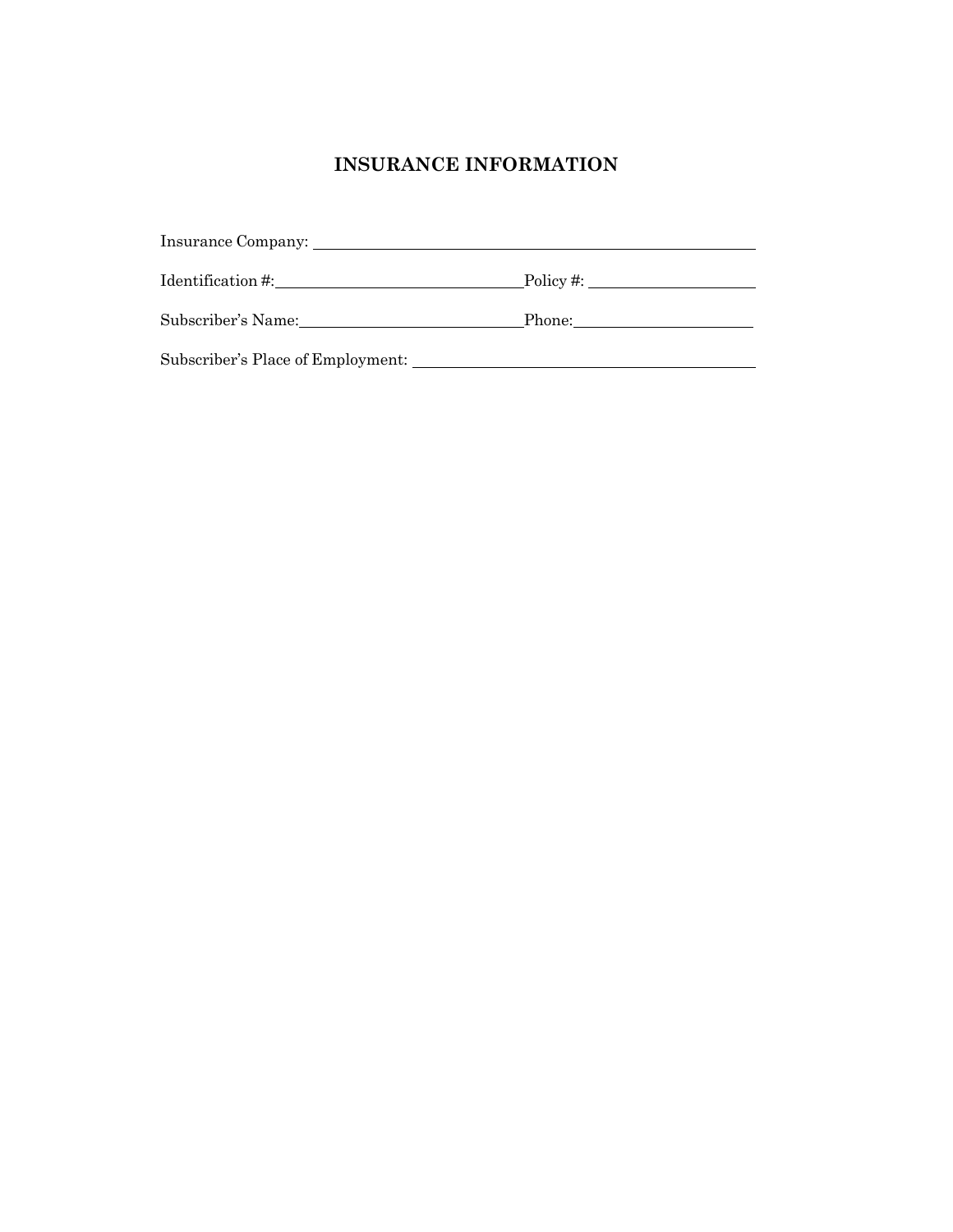# **FINANCIAL INFORMATION**

| Credit Card Information-VISA/MASTERCARD only):                                                                                                                                                                                                                                                                                                                                                                                                                                                                                                                                                                                         |                    |                                                                                                                  |                               |
|----------------------------------------------------------------------------------------------------------------------------------------------------------------------------------------------------------------------------------------------------------------------------------------------------------------------------------------------------------------------------------------------------------------------------------------------------------------------------------------------------------------------------------------------------------------------------------------------------------------------------------------|--------------------|------------------------------------------------------------------------------------------------------------------|-------------------------------|
|                                                                                                                                                                                                                                                                                                                                                                                                                                                                                                                                                                                                                                        |                    |                                                                                                                  |                               |
|                                                                                                                                                                                                                                                                                                                                                                                                                                                                                                                                                                                                                                        |                    |                                                                                                                  |                               |
| Signature: Date: Date:                                                                                                                                                                                                                                                                                                                                                                                                                                                                                                                                                                                                                 |                    |                                                                                                                  |                               |
| or about the 15 <sup>th</sup> of the month for the benefit of the following months tuition for the 2021 school year. I understand I<br>will be assessed a 5% fee in addition to the tuition to permit the HEC to defer its processing costs.                                                                                                                                                                                                                                                                                                                                                                                           |                    | I also authorize the HEC to charge my credit card for my student's monthly tuition. Such tuition will be paid on |                               |
| Signature: Date: Date: Date: Date: Detection of Date: Date: Date: Date: Date: Date: Date: Date: Date: Date: D                                                                                                                                                                                                                                                                                                                                                                                                                                                                                                                          |                    |                                                                                                                  |                               |
|                                                                                                                                                                                                                                                                                                                                                                                                                                                                                                                                                                                                                                        |                    | A 5% fee will be charged for any debit/credit card payments to defer our processing costs.                       |                               |
|                                                                                                                                                                                                                                                                                                                                                                                                                                                                                                                                                                                                                                        |                    |                                                                                                                  |                               |
|                                                                                                                                                                                                                                                                                                                                                                                                                                                                                                                                                                                                                                        |                    |                                                                                                                  |                               |
|                                                                                                                                                                                                                                                                                                                                                                                                                                                                                                                                                                                                                                        |                    |                                                                                                                  |                               |
| For Office Use Only:                                                                                                                                                                                                                                                                                                                                                                                                                                                                                                                                                                                                                   |                    |                                                                                                                  |                               |
|                                                                                                                                                                                                                                                                                                                                                                                                                                                                                                                                                                                                                                        |                    |                                                                                                                  |                               |
| Child's Name: Date Date Date Applicant Applicant Applicant Contract Date: Date Date Date                                                                                                                                                                                                                                                                                                                                                                                                                                                                                                                                               |                    |                                                                                                                  |                               |
| Stewardship Verified: YES/NO Uploaded to database Date: _________ Initials: _______                                                                                                                                                                                                                                                                                                                                                                                                                                                                                                                                                    |                    |                                                                                                                  |                               |
|                                                                                                                                                                                                                                                                                                                                                                                                                                                                                                                                                                                                                                        |                    |                                                                                                                  |                               |
| <b>IDENTITY VERIFICATION</b>                                                                                                                                                                                                                                                                                                                                                                                                                                                                                                                                                                                                           |                    |                                                                                                                  |                               |
|                                                                                                                                                                                                                                                                                                                                                                                                                                                                                                                                                                                                                                        |                    |                                                                                                                  |                               |
| Place of Birth:                                                                                                                                                                                                                                                                                                                                                                                                                                                                                                                                                                                                                        | <b>Birth Date:</b> | Birth Certificate Number:                                                                                        | Date Issued:                  |
|                                                                                                                                                                                                                                                                                                                                                                                                                                                                                                                                                                                                                                        |                    |                                                                                                                  |                               |
| Other Form of Proof:                                                                                                                                                                                                                                                                                                                                                                                                                                                                                                                                                                                                                   |                    | Date Documentation Viewed:                                                                                       | Person Viewing Documentation: |
| Date of Notification of Local Law-Enforcement Agency (when required proof of identity is not provided):                                                                                                                                                                                                                                                                                                                                                                                                                                                                                                                                |                    |                                                                                                                  |                               |
| Date                                                                                                                                                                                                                                                                                                                                                                                                                                                                                                                                                                                                                                   |                    |                                                                                                                  |                               |
| Proof of the child's identity and age may include a certified copy of the child's birth certificate, birth registration card,                                                                                                                                                                                                                                                                                                                                                                                                                                                                                                          |                    |                                                                                                                  |                               |
| notification of birth (hospital, physician or midwife record), copy of the placement agreement or other proof of the child's<br>identity from a child placing agency (foster care and adoption agencies), record from a public school in Virginia,<br>certification by a principal or his designee of a public school in the U.S. that a certificated copy of the child's birth<br>record was previously presented or copy of the entrustment agreement conferring temporary legal custody of child to an<br>independent foster parent. Viewing the child's proof of identity is not necessary when the child attends public school in |                    |                                                                                                                  |                               |
| Virginia and the center assumes responsibility for the child directly from the school (i.e., after school program) or the<br>center transfers responsibility of the child directly to the school (i.e., before school program). While programs are not<br>required to keep the proof of the child's identity, documentation of viewing this information must be maintained for each<br>child.                                                                                                                                                                                                                                          |                    |                                                                                                                  |                               |
|                                                                                                                                                                                                                                                                                                                                                                                                                                                                                                                                                                                                                                        |                    |                                                                                                                  |                               |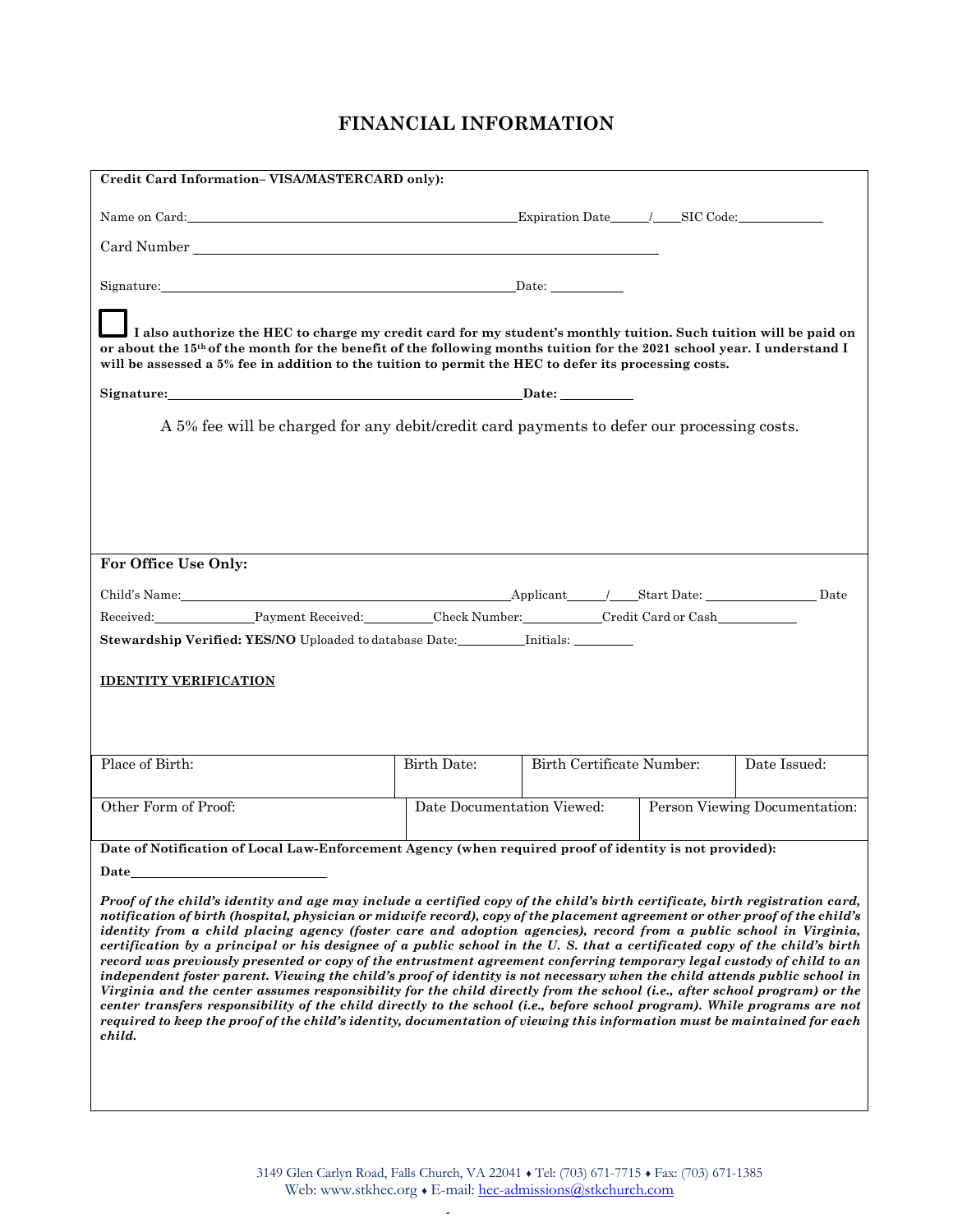### **ENROLLMENT AGREEMENT**

## **Between Parents or Legal Guardians ("Parents") and St. Katherine Day School**

By signing this Enrollment Agreement, I/we affirm that I/we have read and understood this Agreement as well as the Parent Handbook and agree to abide by all policies and procedures contained therein. Failure to follow school policies may result in your child's dismissal from school.

I/we hereby agree to enroll my/our child, https://web.com/solongular.com/solongular.com/solongular.com/solongu Katherine Day School. Please select your enrollment option below by initialing in the appropriate place:

| <b>Initials</b> | Age Group                     | Time          | Tuition      |
|-----------------|-------------------------------|---------------|--------------|
|                 | 2-3 years old: Three Days     | $7:00-6:00$   | $$258$ /week |
|                 | 2-3 years old: Five Days      | $7:00-6:00$   | \$394/week   |
|                 | 3-4 years old: Three Days     | $7:00-6:00$   | \$242/week   |
|                 | 3-4 years old: Five Days      | $7:00-6:00$   | \$368/week   |
|                 | 4 and 5 years old: Three Days | $7:00-6:00$   | \$226/weak   |
|                 | 4-5 years old: Five Days      | $7:00 - 6:00$ | \$342/week   |

#### **St. Katherine Day School 2022 2023 Tuition\* and Fees**

*\* St. Katherine Day School is a year-round program; you will incur 12 monthly payments.*

**Initials: \_\_\_\_\_\_\_\_\_\_\_\_\_\_**

## **Additional Fees**

| Registration Fee | Assessed Annual    | \$150         |
|------------------|--------------------|---------------|
| Supplies         | Assessed Quarterly | 0.7F<br>ক । ত |

*The supply fee will be assessed quarterly and is subject to change. Additional enrichment classes may be offered throughout the year. These classes may come at an additional cost not covered by the fees above. Should you choose to opt out of these classes, your child will participate in a planned activity by their teacher.*

**Initials: \_\_\_\_\_\_\_\_\_\_\_\_\_\_**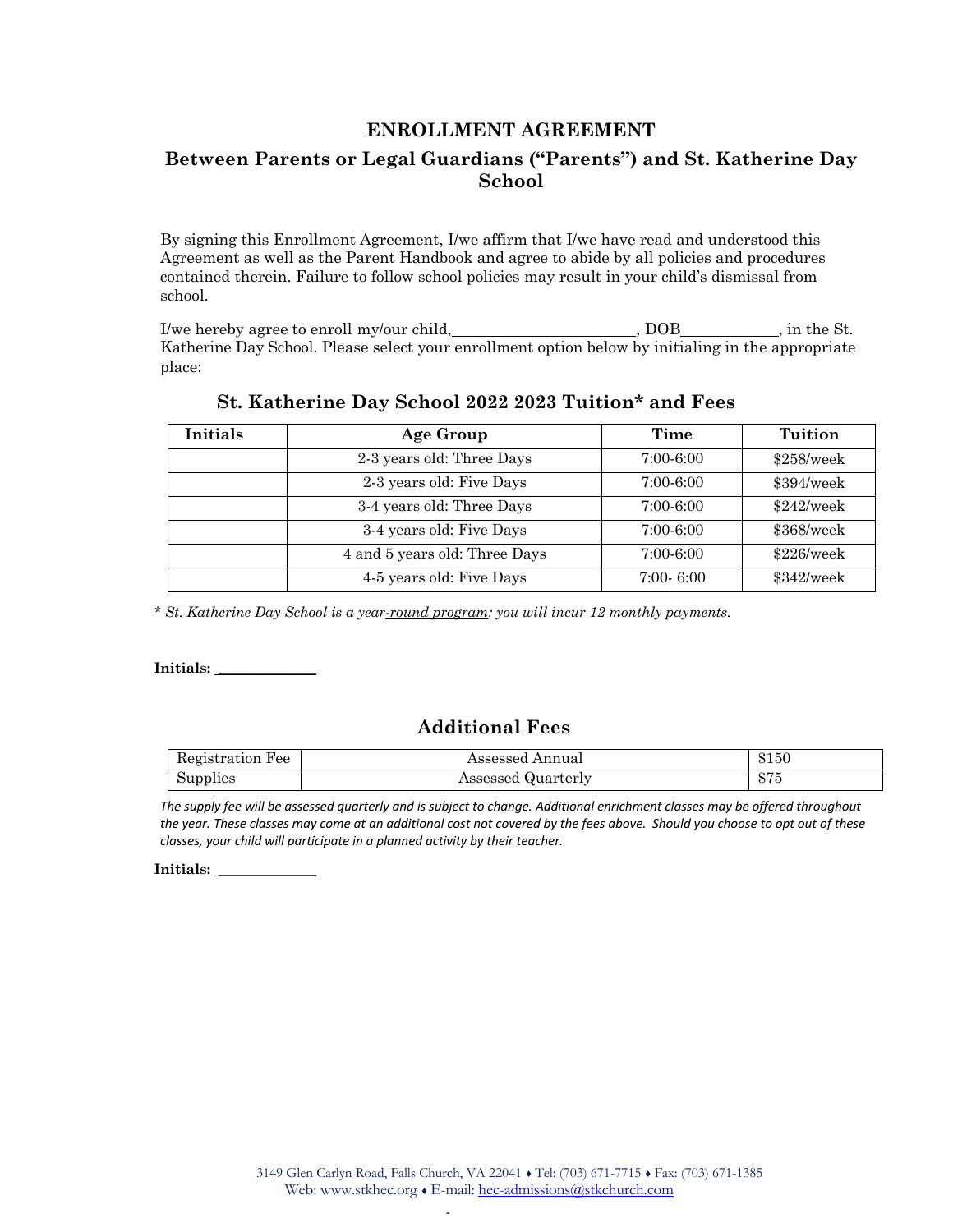### **FINANCIAL AGREEMENT**

**I agree to pay the monthly tuition of \$ by the 15th of each month** *for the coming month***. Tuition payments are non-refundable and will not be pro-rated. If you choose to keep your child out of school for a period of time, you will still be responsible for paying that month's tuition. This is my/our responsibility, and the office will not send a reminder.**

**Initials:**

**1.** If payment in full is not received when due, I agree to pay a **late fee of 15%** of my child's tuition. All late fees are subject to change with reasonable notice. We follow state specific required time frames on tuition and modification notices. I understand that if my account is delinquent for more than two weeks, I may be asked to withdraw my child until my account is made current. Any unpaid tuition fees may be sent to a third-party collection agency, where I will be held accountable for all fees associated with third-party collection agency.

**Initials:** 

**2.** I/we agree to pay a Registration Fee of \$150 and a Supply Fee of \$75 at time of registration. Both fees are non-refundable. A supply fee will be assessed on a quarterly and is subject to change. These fees apply to ALL students, regardless of the month they begin at St. Katherine Day School.

**Initials:** 

**3.** I/we agree returned checks will be assessed a processing fee of \$50.

**Initials:** 

**4.** If enrolled in a three-day program, the parent agrees to make reasonable efforts to abide by the days their child is regularly scheduled to attend. In the event the child is brought to the school on a day other than the days regularly scheduled without giving the Director five (5) days written notice, a pro-rated fee equal to one day's tuition plus an additional 25% fee will be assessed. In the event five (5) days written notice is given to the Director, a pro-rated fee equal to one day's tuition will be assessed. Notwithstanding the foregoing, we reserve the right to refuse to accommodate requests due to capacity or insufficient staff.

**Initials:** 

**5.** I/we understand and agree that, while my child is enrolled, there is no reduction or refund of tuition for **ANY** time (days/weeks/months) missed due to illness, snow, vacation, holidays, withdrawal, absent, etc. within any tuition period. There are NO make-up days. Weather related make- up days will only occur if Fairfax Public Schools announces them.

**Initials:** 

**6.** I/we understand that tuition and other fees are reviewed periodically, and I/we will be given thirty (30) day notice of any changes to the tuition or fees. See Parents Handbook for further details regarding fees.

**Initials:**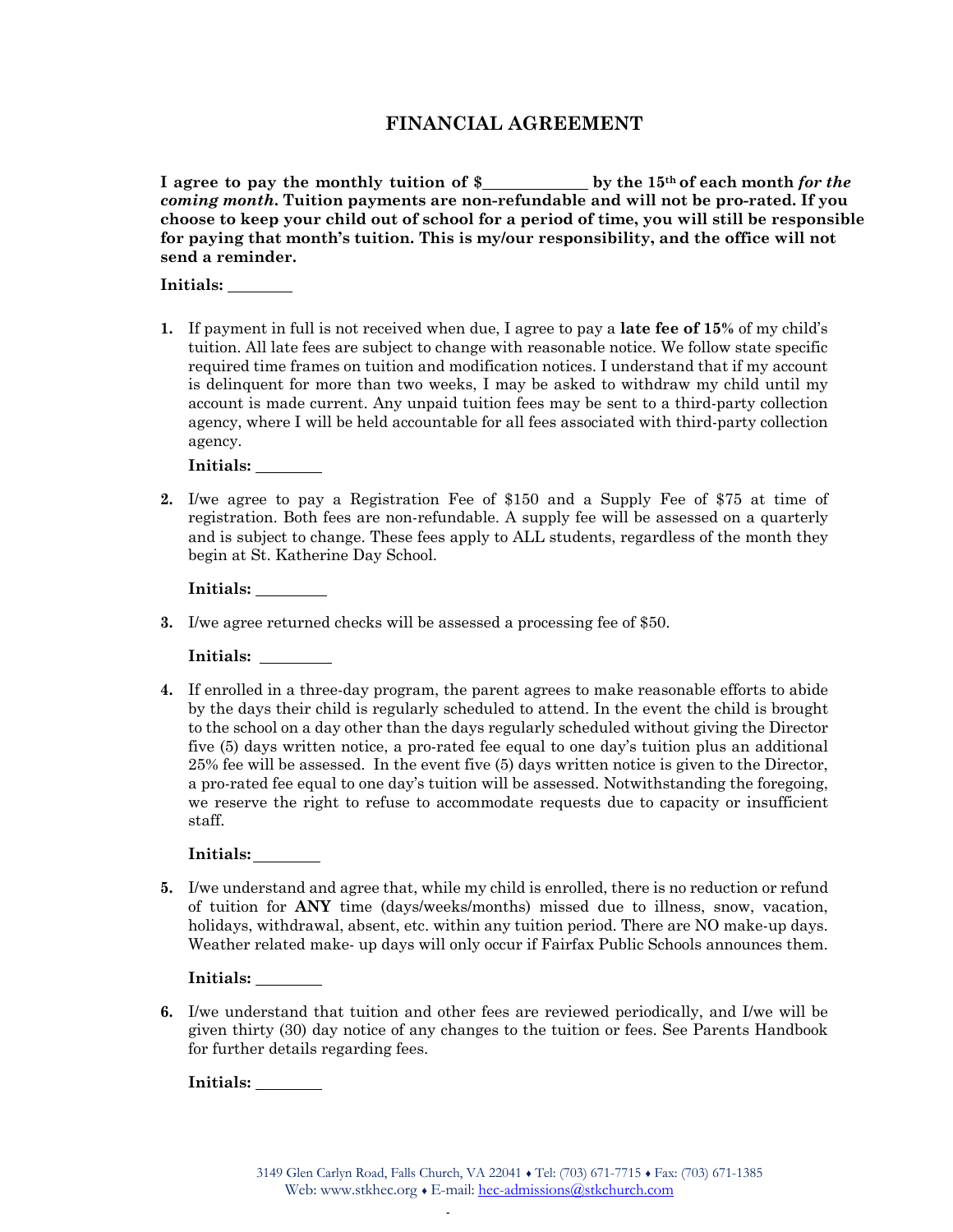7. I/we understand and agree that continued enrollment is contingent on prompt tuition payment.

**Initials:** 

**8.** St. Katherine Day School is open from 7:00am to 6:00pm, Monday through Friday all year except for holidays and professional development days (these are listed in the Parents handbook). If I fail to pick up my child by the scheduled closing time, I will be charged a late fee of \$5 dollars per child every 1 minute after closing until the child is picked up. I/we agree to pay "Late Pick Up" fees *at the time of pick-up* by check or cash. W*e will wait with your child, but if late pick-up occurs more than three times, services may be withheld*.

**Initials:** 

#### **WITHDRAWAL**

**1.** I/we understand that written notice, sent to the director, must be provided **one month**  before withdrawal from the program. If this notification is not provided, I agree to pay all tuition and fees for one month, whether or not my child attends. I understand that when my child is withdrawn, he/she will only be eligible for re-admission based upon space availability and all other enrollment criteria. If my child is selected for re-enrollment, I will be required to complete an entire new enrollment agreement at the current rate and pay all applicable non-refundable fees. I understand all fees are non-refundable.

#### **Initials:**

**2.** St. Katherine Day School staff will make every effort to help my/our child adjust and change his/her behaviors, but equal effort needs to be given at home. I/we understand that a child may be dismissed from school if the child does not adjust to our program. Examples of this include biting, kicking, grabbing other students by the neck, running away from the group, physical abuse towards children and adults, talking back to the teacher, etc. All children will be given a two-week adjustment period. If no improvement is shown after two weeks, the student will be suspended for one week. The student's behavior will be evaluated upon their return and if the misbehavior reoccurs, permanent dismissal may be necessary. If dismissal results, tuition is NOT refundable.

#### **Initials:**

I/we understand that a child will be dismissed if a parent's language or actions are abusive towards the children and/or to staff. If dismissal results, tuition is NOT refundable.

**Initials:**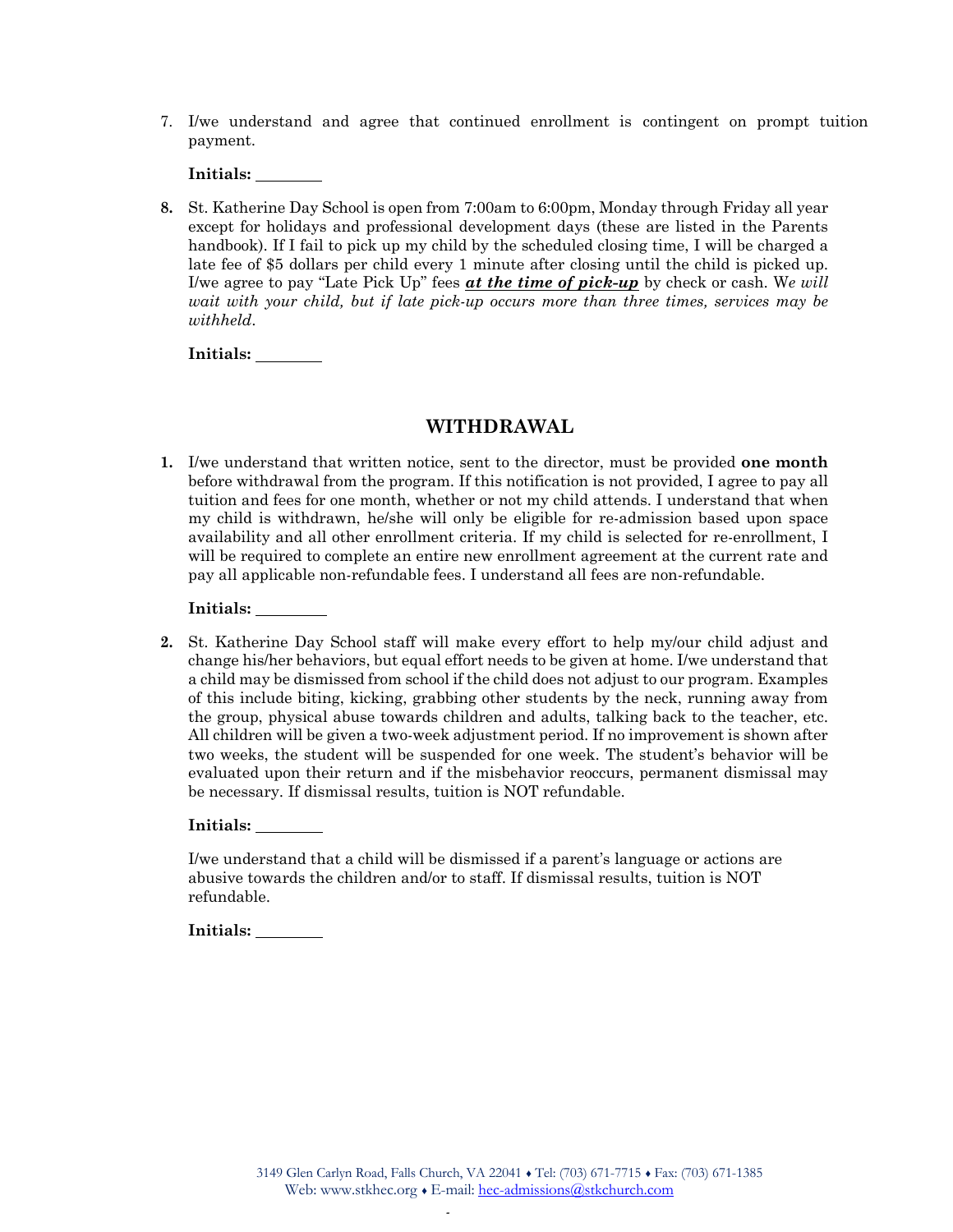## **HEALTH AND SAFETY**

**1.** I/We **MUST** disclose any medical/developmental evaluation and provide all healthcare provider reports and/or evaluations to enable us to better meet the needs of my/our student.

**Initials:** 

**2.** I/we agree to walk my/our child(ren) into the classroom each morning and to ensure that teacher is present before I/we release my/our child(ren). I/we agree that the child(ren) will be "signed in" upon arrival and "signed out" upon departure each day.

| Initials: |  |
|-----------|--|
|           |  |

**3.** I/we agree that no medication will be sent to school. The teachers are certified in first aid and CPR, but do not have the certification required to dispense medicine. I/we understand that if my/our child is taking any medicine a family member will come to school to give the medicine.

**Initials:** 

**4.** I/we understand and agree to have my/our child(ren) picked up within **one hour** of notification that my/our child(ren) have become ill or hurt. This also applies to children who display behavior not conducive to learning or hurtful towards other students and teachers.

**Initials:** 

- **5.** I/we agree to inform St. Katherine Day School within 24 hours or the next business day after my/our child(ren), or any member of the immediate household has developed a reportable communicable disease as defined by the State Board of Health, except for life threatening diseases, which I/we agree to report immediately.
- **6. Initials:**
- **7.** I/we agree that my/our child(ren) may not attend school with any illness that threatens the health of other children or staff, or that prevents their participation in their classroom's routine. I/we understand and agree that the Health Department regulations governing periods of infection will be enforced and I/we agree to abide by all illness policies set forth in a written notice or in the Parent Handbook. Specifically, I/we agree that our child(ren) may not attend school if my/our child(ren) is/are vomiting, has/have diarrhea or a fever of 100 degrees either alone or in combination with other symptoms including a sore throat.

#### **Initials:**

**8.** I/we agree that our child(ren) will obtain all age-appropriate immunizations as required by the Virginia Department of Health Services prior to starting school. The completed health form and current immunization record sheet **MUST** be submitted prior to first day of school.

#### **Initials:**

I/we understand that my/our child(ren) will be released only to authorized individuals. No child will be released to anyone whose name is not on file. Only parents/guardians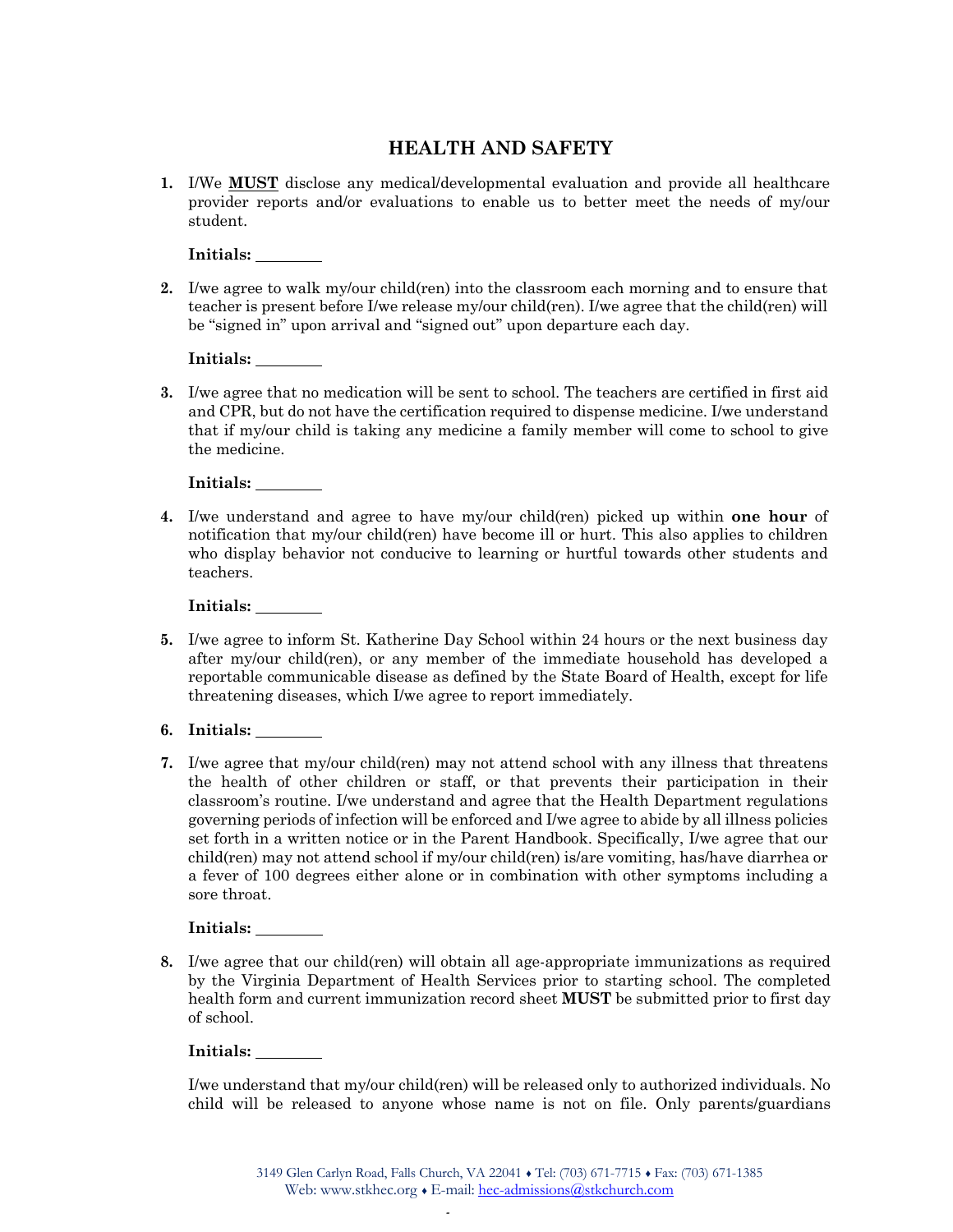identified below are authorized pick up unless additional names are provided in writing.

**Initials:** 

**9.** We make every effort to keep all children safe, however, accidents sometimes happen. I/we for myself/ourselves and on behalf of my/our child(ren), hereby release and discharge St. Katherine Day School, St Katherine Greek Orthodox Church, the HEC, its partners, agents, employees and affiliates ("Released Parties") from all claims, demands, damages, actions, causes of actions, suits, judgments and executions whatsoever, in law or equity, which I/we, the child(ren), our heirs, executors, assigns or administrators ever had, now has, or may have, or claim to have, against the Released Parties by reason of my/our child(ren)'s attendance at St. Katherine Day School I/we agree, for myself/ourselves, my/our child(ren) and any other claimant that the Released Parties will not be liable and no claims will be made against the Released Parties if my/our child(ren) should suffer personal injury or death as a result of my/our child(ren)'s attendance at St. Katherine Day School.

**Initials:** 

**10.** I/we authorize St. Katherine Day School staff to obtain immediate medical care for my/our child(ren) if any emergency occurs or if I/we cannot be contacted immediately.

**Initials:** 

**11.** I/we authorize St. Katherine Day School to use photos and other recordings of my/our child(ren) for training and professional development and for promotional purposes.

**Initials:** 

**12.** I understand that the state childcare regulatory enforcement and administration agency and the local department of social services or child protective services has the authority to interview children or staff, audit facility records, interview children privately, observe the physical condition of the children in the school, to make provisions for the independent medical examination by a licensed physician of any child, and to contact any other appropriate authority to do the same, without prior notice or consent by myself or by the school.

**Initials:**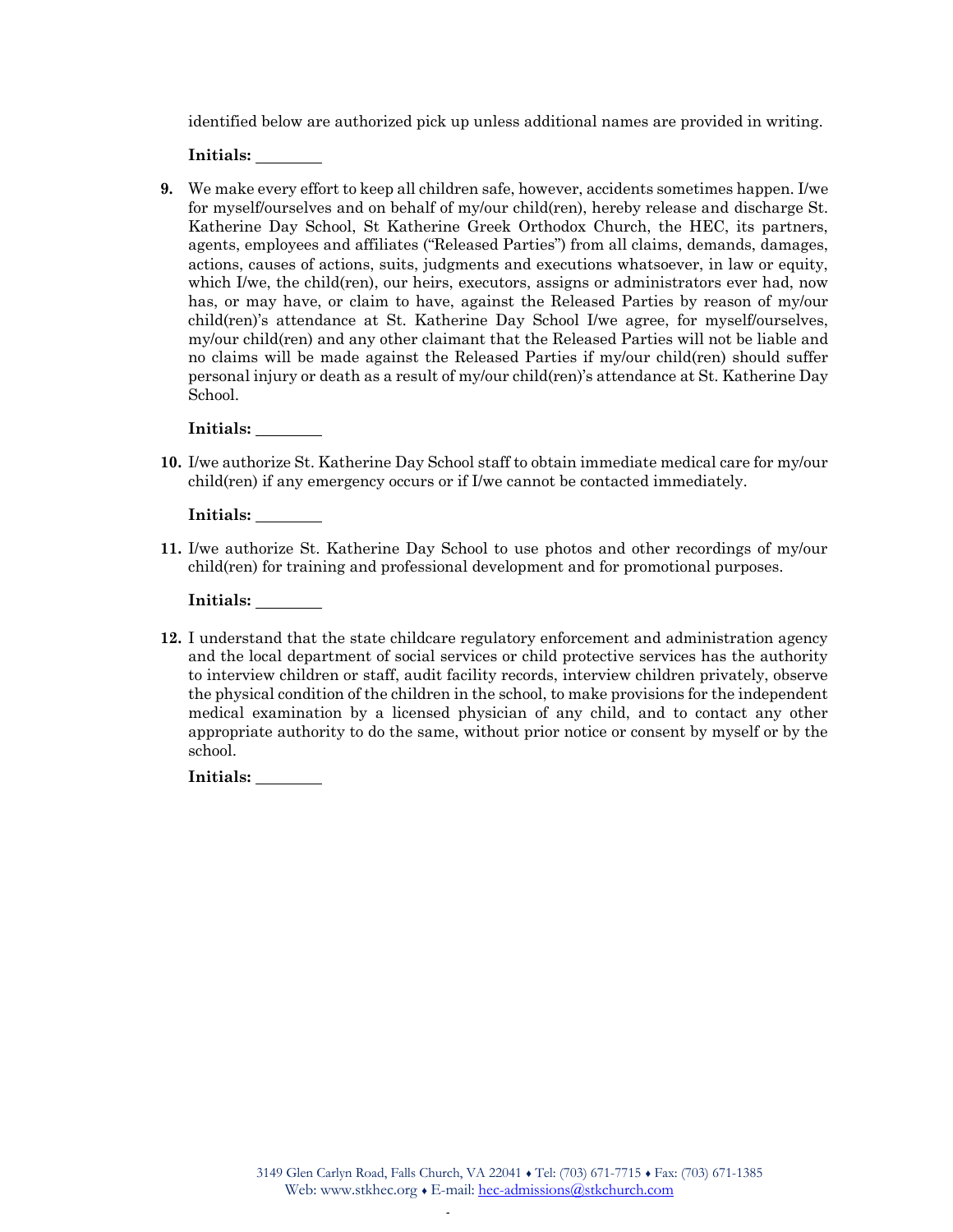## **STATE LICENSING AND OUR POLICIES**

- 1. I understand that the above is not an all-inclusive list of policies, and that my child, my family members, authorized agents, and I are bound by state & county childcare regulations, the Family Handbook, and all other company policies, which may be modified at any time without notice. I further understand that my continued enrollment constitutes my acknowledgement of, and agreement to abide by, all policies and state regulations.
- **2. Initials:**
- 3. I have received a copy of the Parents Handbook. I have read and understand its contents and policies and agree to be bound by the same.

| Initials: |  |
|-----------|--|
|           |  |

4. I agree to inform the center within 24 hours or the next business day after my child or any member of the immediate household has developed a reportable communicable disease, as defined by the State Board of Health, except for life threatening diseases, which must be reported immediately.

**Initials:** 

5. I understand if there is an objection to seeking emergency medical care, a statement should be obtained from me stating the objection and the reason for the objection.

| Initials: |  |
|-----------|--|
|           |  |

**6.** I understand that appropriate paperwork such as custody papers shall be attached if a parent is not allowed to pick up the child. Section 22.1-4.3 of the Code of Virginia states unless a court order has been issued to the contrary, the on-custodial parent of a student enrolled in a public school or day center must be included, upon the request of such noncustodial parent, as an emergency contact for events occurring during school or day care activities.

#### **Initials:**

**7.** No terms of this agreement may be altered, revised, modified, or deleted by any person except in cases of policy change or rate change to which both the director and I must initial. Any alterations, revision, modification, or deletions of any term of this agreement are null and void.

**Initials:** 

St. Katherine Day School does not discriminate based on disability in the admission/enrollment or access to our programs or services. Information concerning the provisions of the Americans with Disabilities Act (ADA), including the rights provided hereunder, is available from the director.

I/we have read and agree to abide by the terms and conditions of the Hellenic Education Center Parent's Handbook and this Enrollment Agreement. I/we understand that St. Katherine Day School reserves the right to change existing policies or introduce new policies immediately upon written notice.

These policies have been reviewed with me by school management. I understand and will comply with the policies included in the Enrollment Agreement and Parents Handbook. The policies in this contract will supersede all other previous documents. By signing this page, I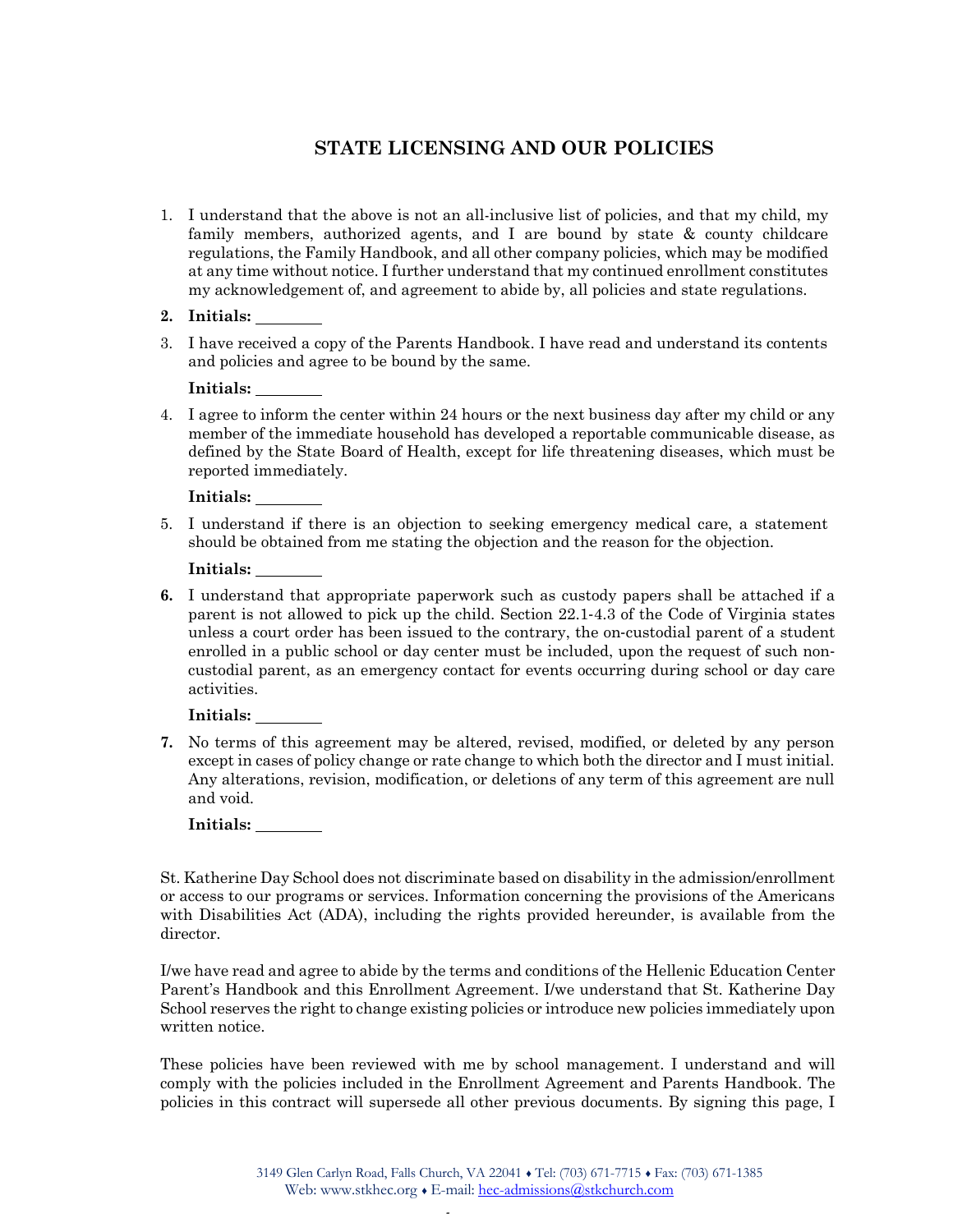verify that I have provided accurate information on pages 1-7 of this document in its entirety. If any of the information is to change, I will notify St. Katherine Day School immediately.

| Parent/Guardian Name |             |       | Date: |  |
|----------------------|-------------|-------|-------|--|
|                      | (Printed)   |       |       |  |
|                      |             |       |       |  |
|                      |             | Date: |       |  |
|                      | (Signature) |       |       |  |
|                      |             |       |       |  |
| Parent/Guardian Name |             |       |       |  |
|                      | (Printed)   |       |       |  |
|                      |             |       |       |  |
| Parent/Guardian Name |             |       |       |  |
|                      | (Signature) |       |       |  |
|                      |             |       |       |  |
|                      |             |       |       |  |
| Director Name        |             | Date: |       |  |
|                      | (Signature) |       |       |  |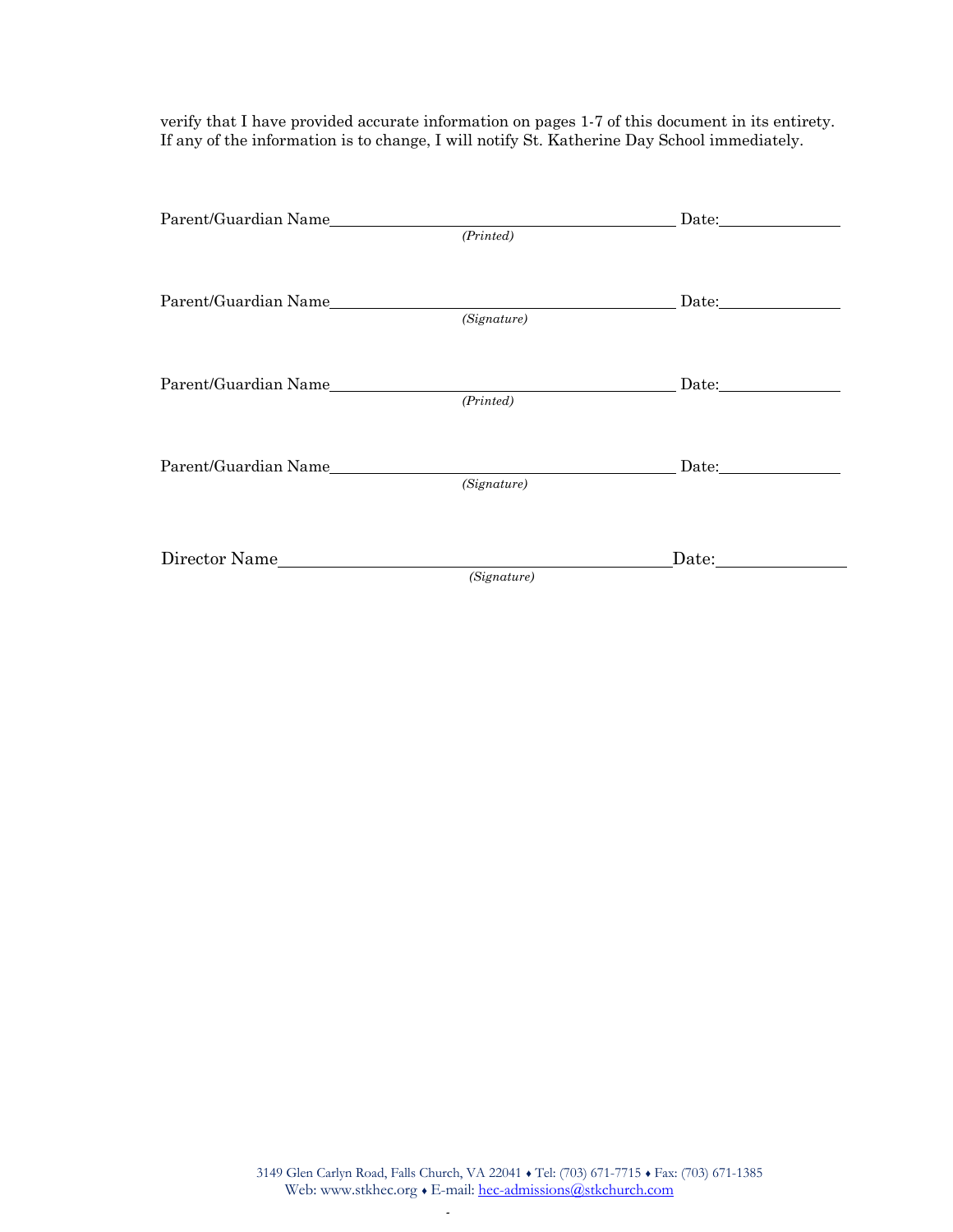### **CHILD'S HISTORY**

Name:\_

Every child is special and unique. Please help us get to know your child and family by filling out this questionnaire. Our goal is to provide a loving environment to meet the needs of your child.

Please list all members of your family, including pets:

|    | the contract of the contract of the contract of the contract of the contract of | Relationship: 2000                                                                                                                                                                                                                                                                                                                                                                                                                                                                                                                                                                                                   |
|----|---------------------------------------------------------------------------------|----------------------------------------------------------------------------------------------------------------------------------------------------------------------------------------------------------------------------------------------------------------------------------------------------------------------------------------------------------------------------------------------------------------------------------------------------------------------------------------------------------------------------------------------------------------------------------------------------------------------|
| 2. |                                                                                 |                                                                                                                                                                                                                                                                                                                                                                                                                                                                                                                                                                                                                      |
| 3. |                                                                                 | $\textbf{Relationship:}\underline{\hspace{2.5cm}}\textcolor{blue}{\vphantom{\qquad}\textbf{1}}$                                                                                                                                                                                                                                                                                                                                                                                                                                                                                                                      |
| 4. |                                                                                 | $\textbf{Relationship:}\underline{\hspace{2cm}}\underline{\hspace{2cm}}\underline{\hspace{2cm}}\underline{\hspace{2cm}}\underline{\hspace{2cm}}\underline{\hspace{2cm}}\underline{\hspace{2cm}}\underline{\hspace{2cm}}\underline{\hspace{2cm}}\underline{\hspace{2cm}}\underline{\hspace{2cm}}\underline{\hspace{2cm}}\underline{\hspace{2cm}}\underline{\hspace{2cm}}\underline{\hspace{2cm}}\underline{\hspace{2cm}}\underline{\hspace{2cm}}\underline{\hspace{2cm}}\underline{\hspace{2cm}}\underline{\hspace{2cm}}\underline{\hspace{2cm}}\underline{\hspace{2cm}}\underline{\hspace{2cm}}\underline{\hspace{2$ |
| 5. |                                                                                 |                                                                                                                                                                                                                                                                                                                                                                                                                                                                                                                                                                                                                      |
| 6. |                                                                                 |                                                                                                                                                                                                                                                                                                                                                                                                                                                                                                                                                                                                                      |

 

 

Child and family favorite activities:

Generally, how would you describe your child?

- 1. Physically:
- 2. Socially:
- 3. Emotionally:
- 4. Intellectually:

Does your child have any special interests? (Please circle)

Singing Painting Stories Sports Pets Dancing Other:

Are there particular areas in which your child needs special encouragement and support?

Has your child been in day care, school, or another peer group before?

 $Yes \tNo \tN$ 

Name: Type:

Length of attendance:

Experience: